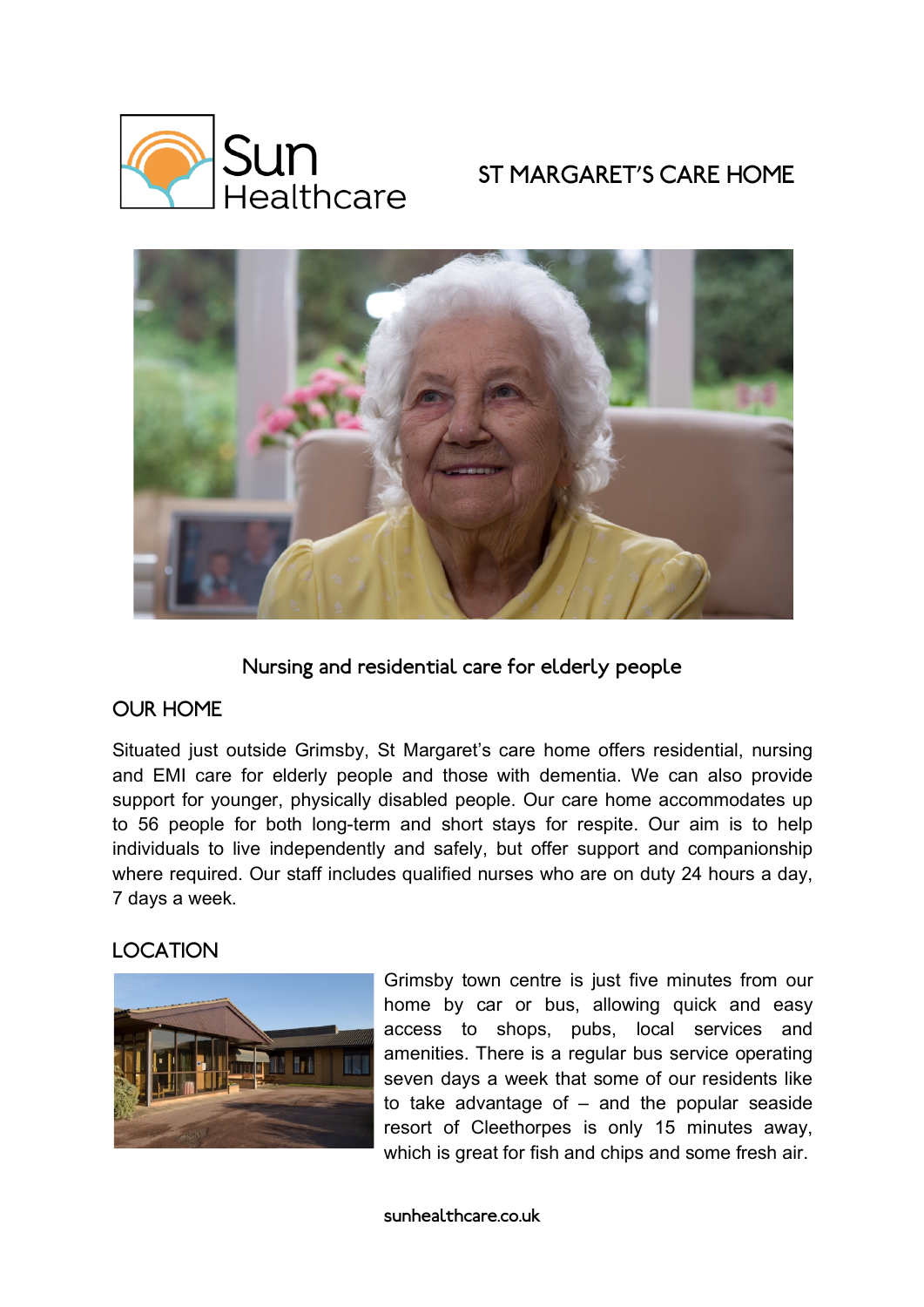## ACCOMMODATION

St Margaret's is a purpose-built, single storey building that is fully accessible for wheelchairs and people with mobility difficulties. We **accommodate up to 56 people in fully furnished rooms**, some of which are en-suite, all having emergency call and assistance systems. **Shared accommodation is available for couples** and we have **three bungalows** within our grounds for more independent living.

To create a reassuring and homely atmosphere in people's rooms, we encourage individuals to bring their

own belongings and to decorate the room to suit their taste. Where required, we can provide specialist facilities including bath aids and condition-specific beds.

Our home also has:

- Lounges on each unit
- A spacious, open-plan dining room
- Kitchen
- Activity area
- Enclosed gardens with a sensory garden and fruit garden
- Its own minibus with a ramp
- Car parking for up to 16 vehicles.



Our three, one-bedroomed bungalows each comprise a hallway, lounge, kitchen, wet room, bedroom and an emergency call system. The bungalows are fully furnished and are suitable for people who are more independent but still require a degree of support; they are ideal as a stepping stone back into the community.

sunhealthcare.co.uk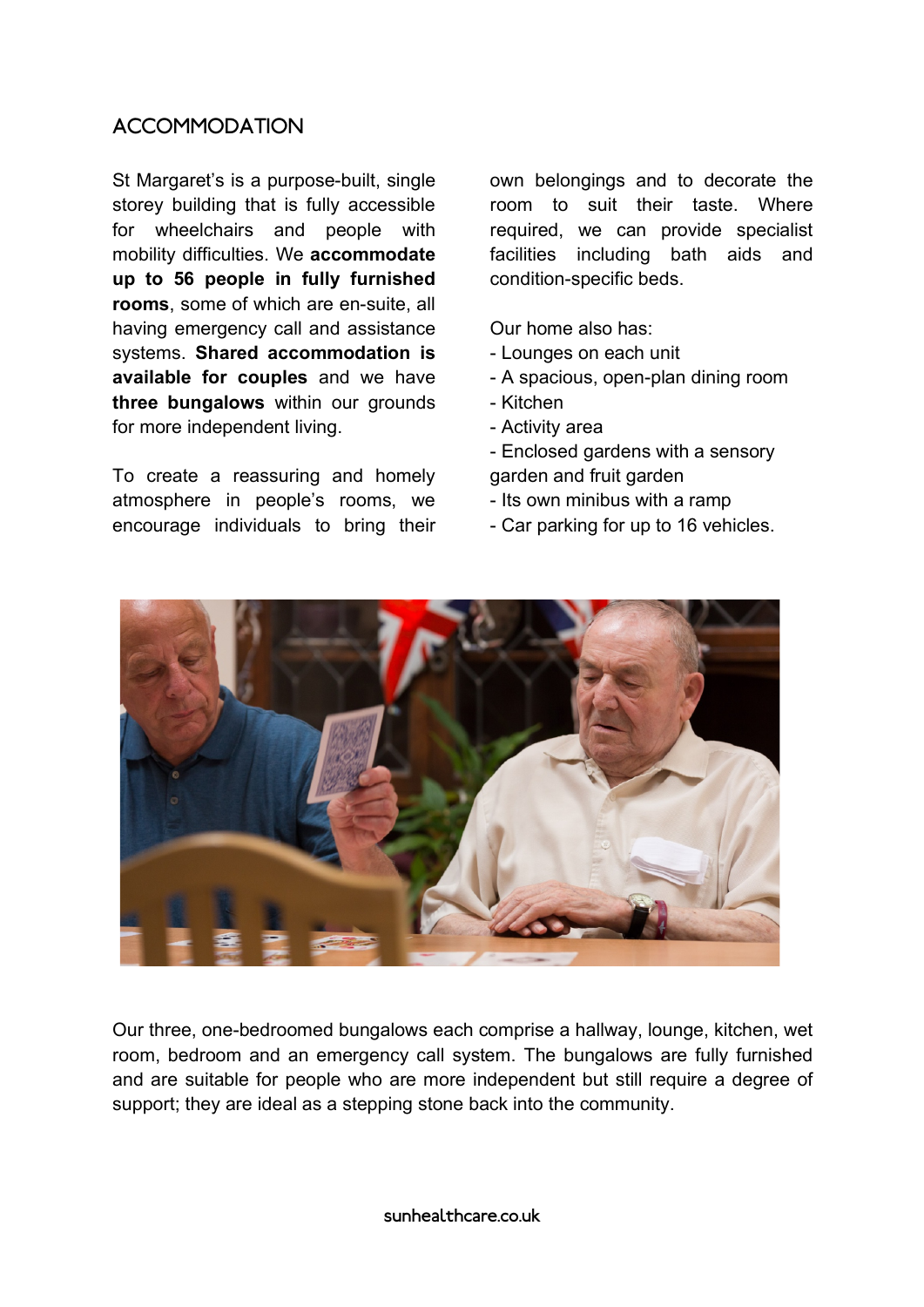### LIVING AT ST MARGARET'S

We support relatives and view them as part of our extended family – families can spend as much time with loved ones as they wish. All of our food is prepared and cooked within the home, with plenty of home baking too. Individual preferences are taken into account and special diets are catered for.

People at St Margaret's enjoy a varied lifestyle, with a person-centred care plan tailored to their personal preferences. Individuals have choice in how they spend their days and what they do with their time.

We have two activities coordinators who put on an extensive and varied programme of recreations, 7 days a week. Activities on offer include trips to the seaside, visits to garden centres, evenings at the theatre and even a day out at a beer festival.

Within the home, we have card games, bingo, music, a knitting group and a



monthly church service – there's something to suit all preferences and abilities. We also have a visiting chiropodist, optician, hairdresser and pastoral visits, which can be arranged on request.

### OUR TEAM



The team at St Margaret's is led by our CQC registered manager, Debbie Cousins, who has many years' experience in elderly and customer services. Debbie has a deputy manager and a team of nurses and care staff who all promote the wellbeing of our clients. Staff are selected both for their skills and their kind and patient and personalities.

We are committed to respecting each individual's privacy, rights and dignity. All staff have training in dementia, promoting dignity and in EMI related conditions. We have a rolling programme of training and Continuous Professional Development (CPD) to ensure we are up-to-date with best practices.